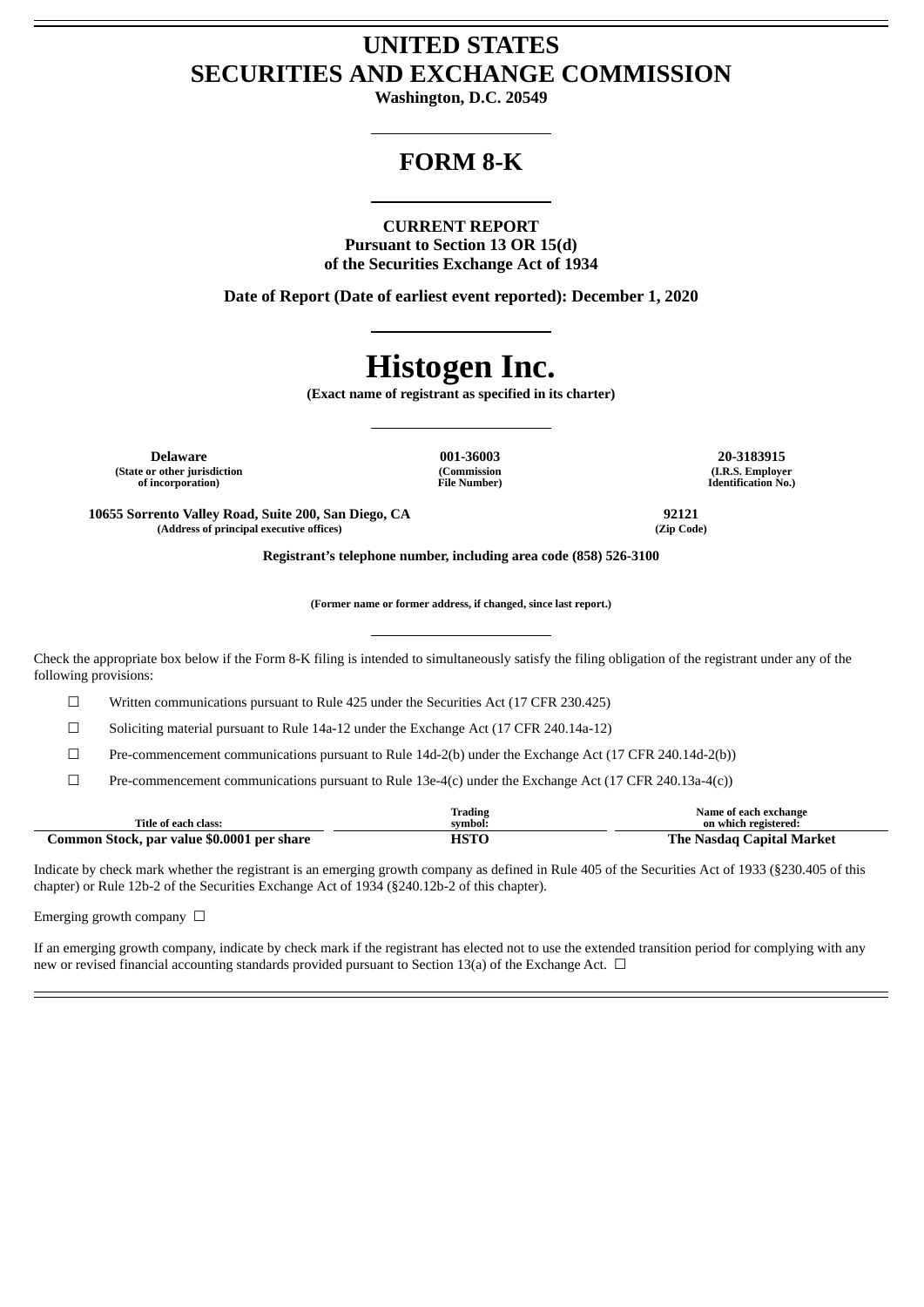#### **Item 8.01 Other Information.**

On December 1, 2020, Histogen Inc. issued a news release announcing preliminary week 18 results from its Phase 1b/2a clinical trial of HST-001 in male patients with androgenic alopecia. A copy of the news release is filed as Exhibit 99.1 to this Current Report on Form 8-K and incorporated herein by reference.

## **Item 9.01 Financial Statements and Exhibits**

*(d) Exhibits*

| Exhibit<br>Number | <b>Exhibits</b>                                       |
|-------------------|-------------------------------------------------------|
| 99.1              | News Release of Histogen Inc., dated December 1, 2020 |

\* \* \*

2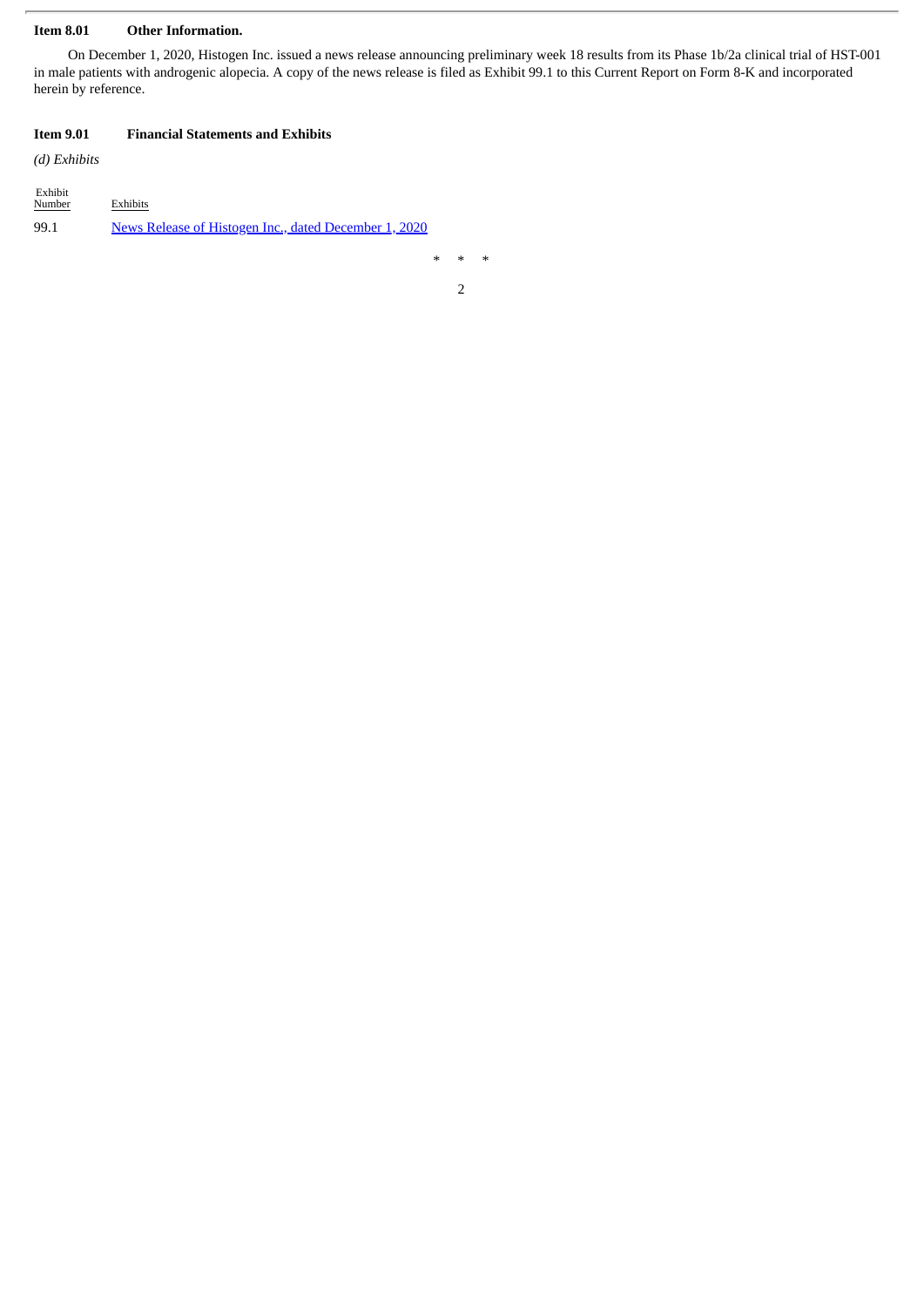Pursuant to the requirements of the Securities Exchange Act of 1934, the registrant has duly caused this report to be signed on its behalf by the undersigned hereunto duly authorized.

Histogen Inc.

/s/ Richard W. Pascoe

Name: Richard W. Pascoe<br>Title: President and Chief President and Chief Executive Officer

3

Date: December 1, 2020 By: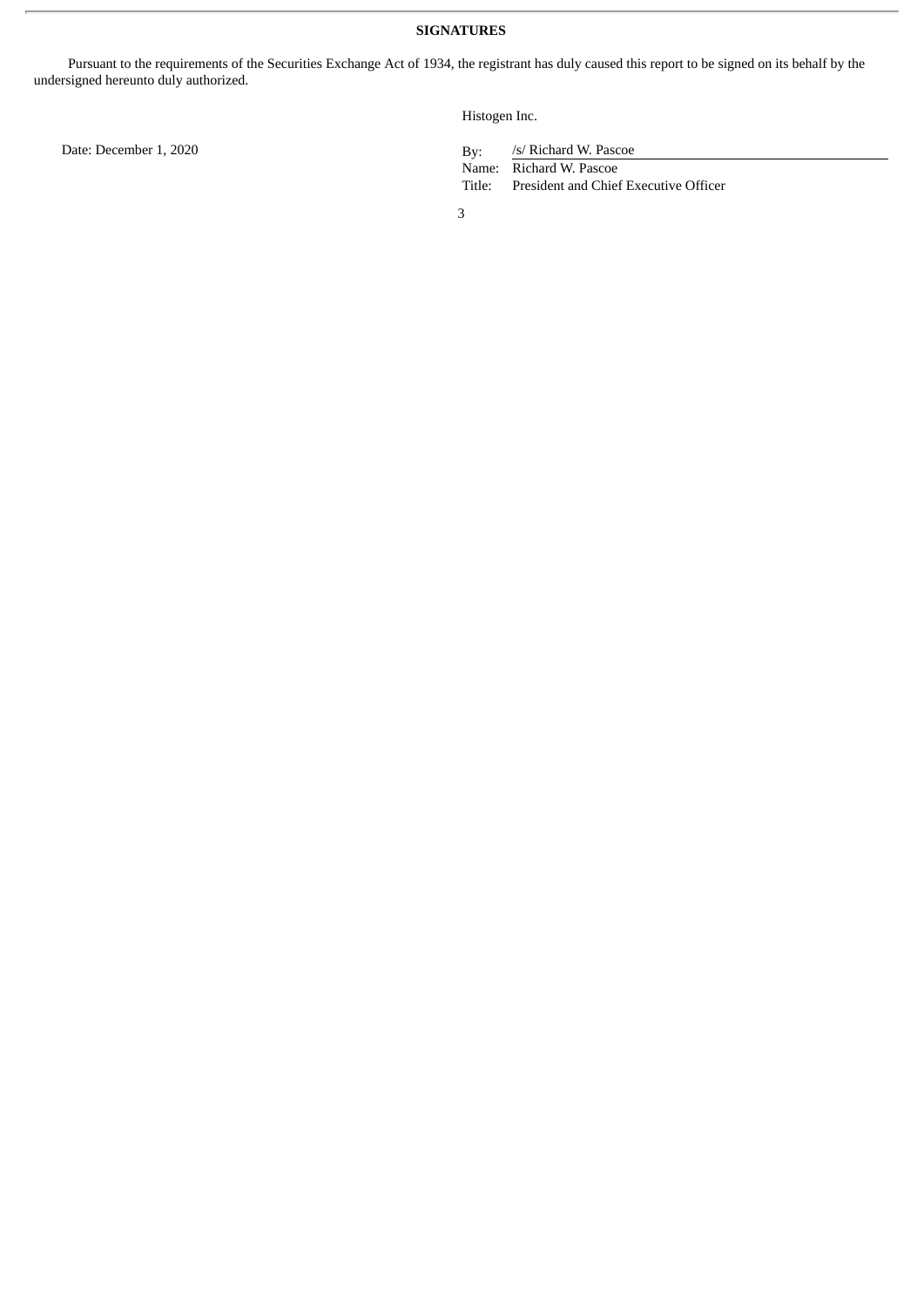<span id="page-3-0"></span>

#### **Histogen Announces Preliminary Week 18 HST-001 Study Results for the Treatment of Androgenic Alopecia in Men**

#### *HST-001 Demonstrated Separation from Placebo at Week 18 Primary Efficacy Endpoint Assessment*

#### *HST-001 Found to be Safe and Well Tolerated with No Serious Adverse Events*

#### *Week 26 Final Study Results for HST-001 Expected in Early First Quarter of 2021*

SAN DIEGO, December 1, 2020 (GLOBE NEWSWIRE) — Histogen Inc. (NASDAQ: HSTO), today announced preliminary week 18 results from its Phase 1b/2a clinical trial of HST-001 in male patients with androgenic alopecia. At the week 18 primary efficacy endpoint, patients treated with HST-001 demonstrated separation from placebo patients for absolute change from baseline in total hairs (terminal and vellus) in the target area (TAHC) in the vertex as measured by Canfield's Hairmetrix macrophotography system. HST-001 was also shown to be safe and well tolerated at week 18 as compared to placebo with no reports of serious adverse events.

"While HST-001 did not achieve statistical significance at the week 18 primary endpoint assessment, we are encouraged that these results demonstrated separation from placebo and that patients treated with HST-001 grew new hairs in the vertex region of the scalp while placebo patients lost hairs in the same region during the 18 week evaluation period," said Richard W. Pascoe, Histogen's President and CEO. "We look forward to completing the study and reporting the final results from the week 26 assessments, along with our plans for further clinical development of HST-001, in early first quarter of 2021."

#### **About the HST-001 Phase 1a/2b Trial**

This 2:1 randomized, blinded, placebo controlled, single site study has enrolled 36 male patients with androgenic alopecia with mild to moderate hair loss on a Norwood-Hamilton (N-H) Scale (3V, 4, 5). It is designed to assess the safety and tolerability of HST-001, as well as indicators of efficacy at weeks 18 and 26. The primary study endpoint is absolute change from baseline versus week 18 in total hairs (terminal and vellus) in the (TAHC) of the vertex as measured by Canfield's Hairmetrix macrophotography system. Secondary endpoints include absolute change from baseline in total hairs (terminal and vellus), new terminal and vellus hair count, hair thickness density as well as percent change from baseline in TAHC and terminal and vellus hair counts in the vertex and right temporal regions at weeks 18 and 26, all as measured by Canfield's Hairmetrix macrophotography system. At each treatment timepoint (Weeks 0, 6 and 12), patients received a total of 20 injections, 10 in the vertex scalp region and 5 in each temporal region for a total dose of 2mL. Final study results post week 26 assessments are expected in early first quarter of 2021.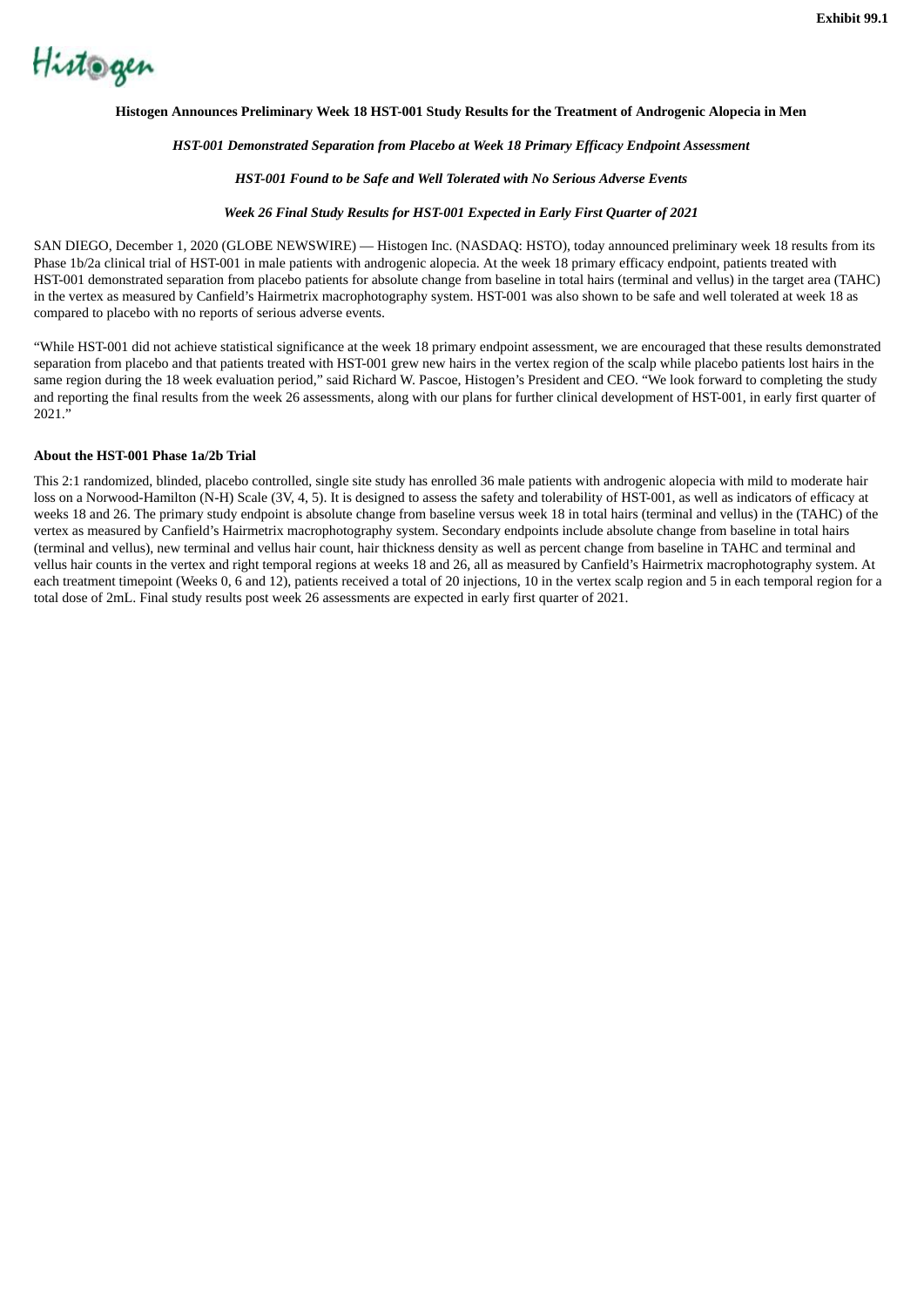#### Histogen/Page 2

# **About HST-001**

HST-001, or Hair Stimulating Complex (HSC), is intended to be a physician-administered therapeutic for hair loss. HSC is anticipated to be a relatively safe, minimally invasive treatment that promotes new hair growth where existing treatments only reduce hair loss. HSC is manufactured to enrich for growth factors including KGF, VEGF and follistatin, which are involved in signaling stem cells in the body and have been shown to be important in hair formation and the stimulation of resting hair follicles.

#### **About Histogen**

Histogen Inc. is a clinical-stage therapeutics company focused on developing potential first-in-class restorative therapeutics that ignite the body's natural process to repair and maintain healthy biological function. Histogen's innovative technology platform utilizes cell conditioned media and extracellular matrix materials produced by hypoxia-induced multipotent cells. Histogen's proprietary, reproducible manufacturing process provides targeted solutions across a broad range of therapeutic indications including hair growth, dermal rejuvenation, joint cartilage regeneration and spinal disk repair. For more information, please visit www.histogen.com.

#### **Forward-Looking Statements**

This press release contains forward-looking statements within the meaning of the "safe harbor" provisions of the Private Securities Litigation Reform Act of 1995 and other Federal securities laws. For example, we are using forward-looking statements when we discuss our future operations and our ability to successfully initiate and complete clinical trials, obtain clinical trial data and achieve regulatory milestones and related timing, including those related to the reporting of week 26 study data for the ongoing HST-001 Phase 1a/2b trial for androgenic alopecia in men; the potential for HST-001 to be a first-in-class product; the nature, strategy and focus of our business; the sufficiency of our cash resources and ability to achieve value for our stockholders; and the development and commercial potential and potential benefits of any of our product candidates, including HST-001. We may not actually achieve the plans, carry out the intentions or meet the expectations or projections disclosed in the forward-looking statements and you should not place undue reliance on these forward-looking statements. Because such statements deal with future events and are based on our current expectations, they are subject to various risks and uncertainties and actual results, performance or achievements of ours that could differ materially from those described in or implied by the statements in this press release, including: the uncertainties associated with the clinical development and regulatory approval of our product candidates, including potential delays in the commencement, enrollment and completion of clinical trials, the potential that earlier clinical trials and studies of Histogen's product candidates may not be predictive of future results, such as the week 18 data results from the HST-001 Phase 1a/2b clinical trial; risks related to business interruptions, including the outbreak of COVID-19 coronavirus, which could seriously harm our financial condition and increase its costs and expenses; and the requirement for additional capital to continue to advance these product candidates, which may not be available on favorable terms or at all. The foregoing review of important factors that could cause actual events to differ from expectations should not be construed as exhaustive and should be read in conjunction with statements that are included